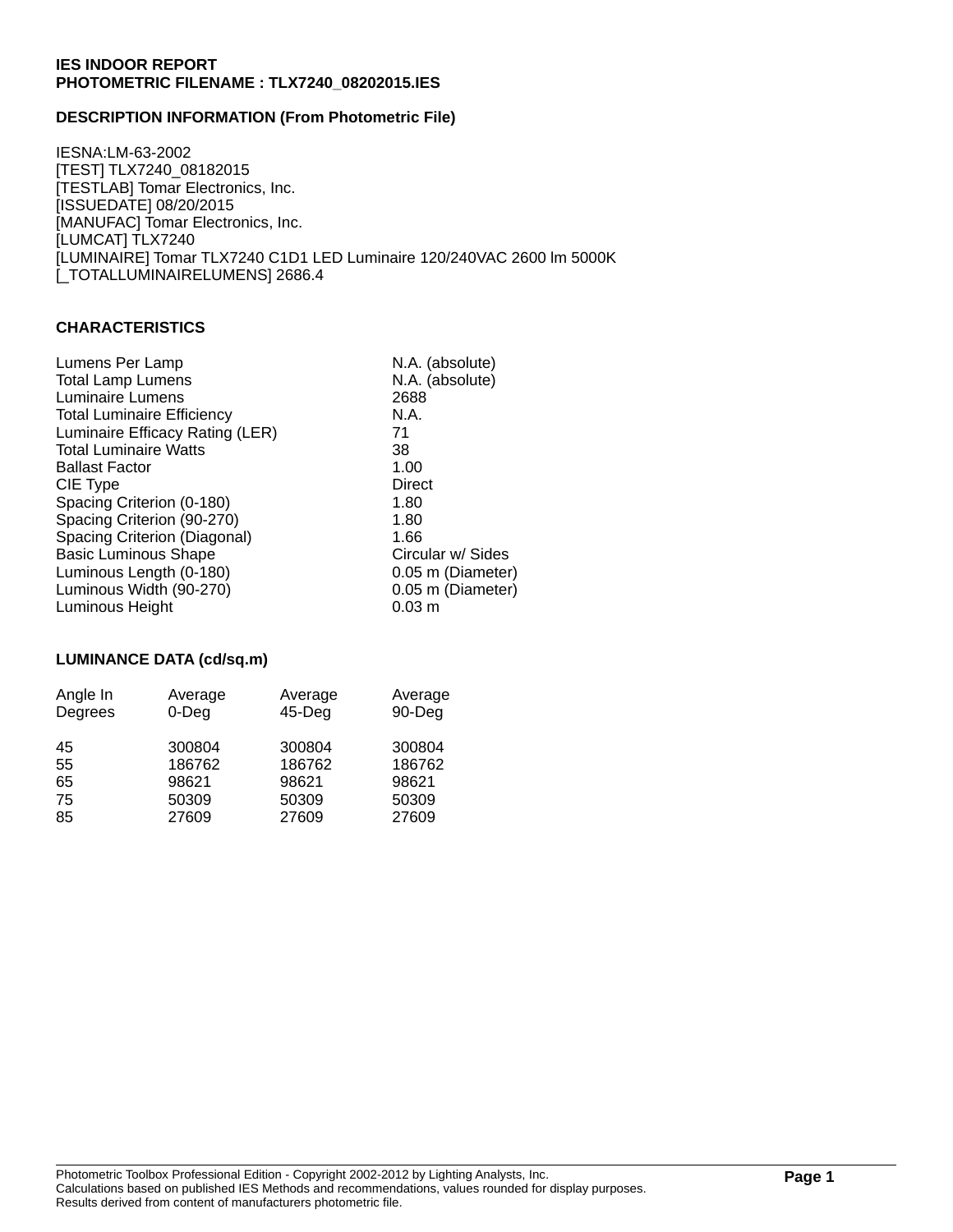## **CANDELA TABULATION**

|     | 0      |
|-----|--------|
| 0   | 666.00 |
| 5   | 648.00 |
| 10  | 616.00 |
| 15  | 718.00 |
| 20  | 856.00 |
| 25  | 909.00 |
| 30  | 913.00 |
| 35  | 881.00 |
| 40  | 833.00 |
| 45  | 737.00 |
| 50  | 596.00 |
| 55  | 440.00 |
| 60  | 318.00 |
| 65  | 216.00 |
| 70  | 146.80 |
| 75  | 98.50  |
| 80  | 64.00  |
| 85  | 46.00  |
| 90  | 37.60  |
| 95  | 33.40  |
| 100 | 32.40  |
| 105 | 32.30  |
| 110 | 29.40  |
| 115 | 21.30  |
| 120 | 14.85  |
| 125 | 11.87  |
| 130 | 9.61   |
| 135 | 7.54   |
| 140 | 3.19   |
| 145 | 0.90   |
| 150 | 0.47   |
| 155 | 0.00   |
| 160 | 0.00   |
| 165 | 0.00   |
| 170 | 0.00   |
| 175 | 0.00   |
| 180 | 0.00   |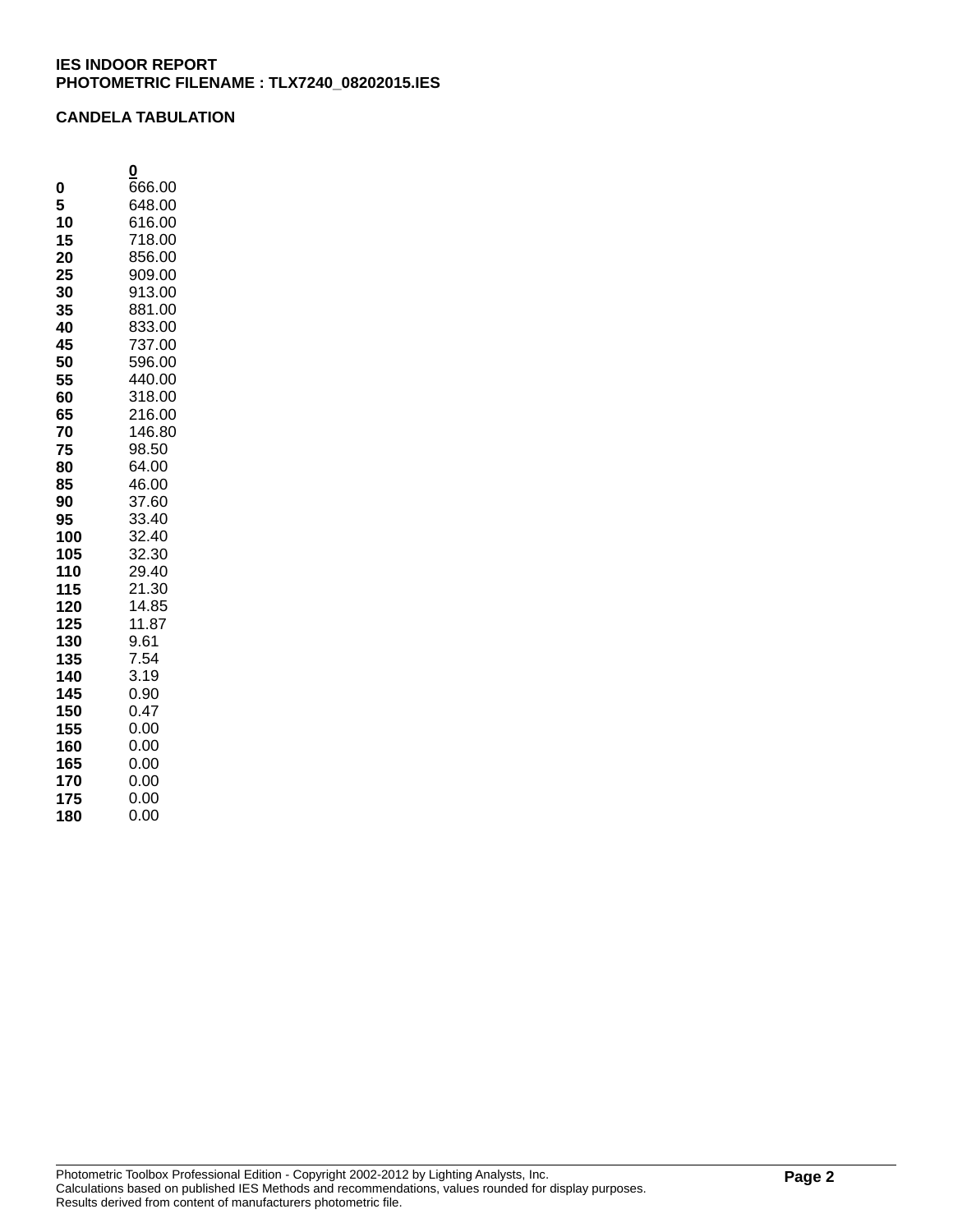# **ZONAL LUMEN SUMMARY**

| Zone     | Lumens  | %Lamp | %Fixt  |
|----------|---------|-------|--------|
| $0 - 20$ | 269.78  | N.A.  | 10.00  |
| $0 - 30$ | 685.47  | N.A.  | 25.50  |
| $0 - 40$ | 1235.62 | N.A.  | 46.00  |
| $0 - 60$ | 2196.14 | N.A.  | 81.70  |
| $0 - 80$ | 2525.41 | N.A.  | 94.00  |
| $0 - 90$ | 2578.19 | N.A.  | 95.90  |
| 10-90    | 2517.27 | N.A.  | 93.70  |
| 20-40    | 965.84  | N.A.  | 35.90  |
| 20-50    | 1525.89 | N.A.  | 56.80  |
| 40-70    | 1182.2  | N.A.  | 44.00  |
| 60-80    | 329.28  | N.A.  | 12.30  |
| 70-80    | 107.60  | N.A.  | 4.00   |
| 80-90    | 52.78   | N.A.  | 2.00   |
| 90-110   | 70.76   | N.A.  | 2.60   |
| 90-120   | 92.38   | N.A.  | 3.40   |
| 90-130   | 103.23  | N.A.  | 3.80   |
| 90-150   | 109.57  | N.A.  | 4.10   |
| 90-180   | 109.63  | N.A.  | 4.10   |
| 110-180  | 38.87   | N.A.  | 1.40   |
| 0-180    | 2687.82 | N.A.  | 100.00 |

Total Luminaire Efficiency = N.A.%

#### **ZONAL LUMEN SUMMARY**

| Zone     | Lumens |
|----------|--------|
| $0 - 10$ | 60.93  |
| 10-20    | 208.85 |
| 20-30    | 415.69 |
| 30-40    | 550.15 |
| 40-50    | 560.05 |
| 50-60    | 400.47 |
| 60-70    | 221.68 |
| 70-80    | 107.60 |
| 80-90    | 52.78  |
| 90-100   | 37.32  |
| 100-110  | 33.44  |
| 110-120  | 21.63  |
| 120-130  | 10.85  |
| 130-140  | 5.45   |
| 140-150  | 0.88   |
| 150-160  | 0.06   |
| 160-170  | 0.00   |
| 170-180  | 0.00   |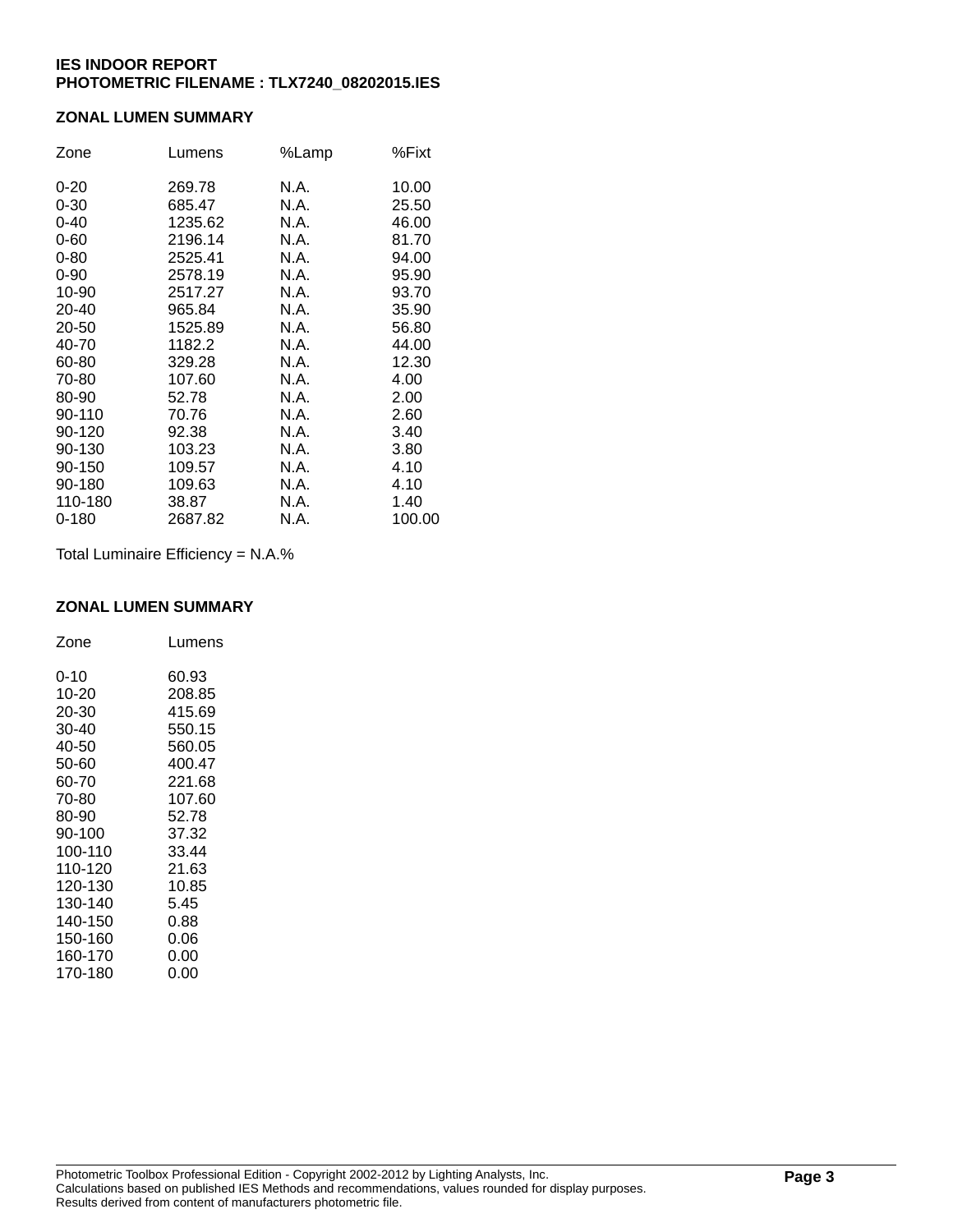# **COEFFICIENTS OF UTILIZATION - ZONAL CAVITY METHOD**

Effective Floor Cavity Reflectance 0.20

| <b>RC</b><br><b>RW</b>  | 80<br>70 50 30 10              |  | 70 | 70 50 30 10 |                 | 50 30 | 50       | -10       | 30<br>50 30 10 |           | 10<br>50 30 10       | 0<br>0   |
|-------------------------|--------------------------------|--|----|-------------|-----------------|-------|----------|-----------|----------------|-----------|----------------------|----------|
| $\Omega$<br>$\mathbf 1$ | 118 118 118 118<br>10810410096 |  |    | 10510198 94 | 115 115 115 115 |       | 96 93 91 | 109109109 | 92 89 87       | 103103103 | 98 98 98<br>88 86 84 | 96<br>82 |
| 2                       | 99 91 85 79                    |  |    | 96 89 83 78 |                 |       | 85 80 76 |           | 81 77 73       |           | 78 74 71             | 69       |
| 3                       | 91 81 73 67                    |  |    | 88 79 72 66 |                 |       | 75 69 64 |           | 72 67 62       |           | 69 65 61             | 59       |
| $\overline{4}$          | 83 72 63 57                    |  |    | 81 70 62 56 |                 |       | 67 60 55 |           | 64 58 54       |           | 62 57 53             | 50       |
| 5                       | 76 64 55 49                    |  |    | 74 63 54 48 |                 |       | 60 53 47 |           | 58 51 46       |           | 55 50 46             | 43       |
| 6                       | 70 57 49 42                    |  |    | 68 56 48 42 |                 |       | 54 47 41 |           | 52 46 41       |           | 50 44 40             | 38       |
| $\overline{7}$          | 65 52 43 37                    |  |    | 63 51 43 37 |                 |       | 49 42 36 |           | 47 41 36       |           | 45 40 35             | 33       |
| 8                       | 60 47 39 33                    |  |    | 59 46 38 33 |                 |       | 45 37 32 |           | 43 37 32       |           | 42 36 31             | 29       |
| 9                       | 56 43 35 29                    |  |    | 55 42 34 29 |                 |       | 41 34 29 |           | 39 33 28       |           | 38 32 28             | 26       |
| 10                      | 53 39 32 26                    |  |    | 51 39 31 26 |                 |       | 37 31 26 |           | 36 30 26       |           | 35 29 25             | 24       |